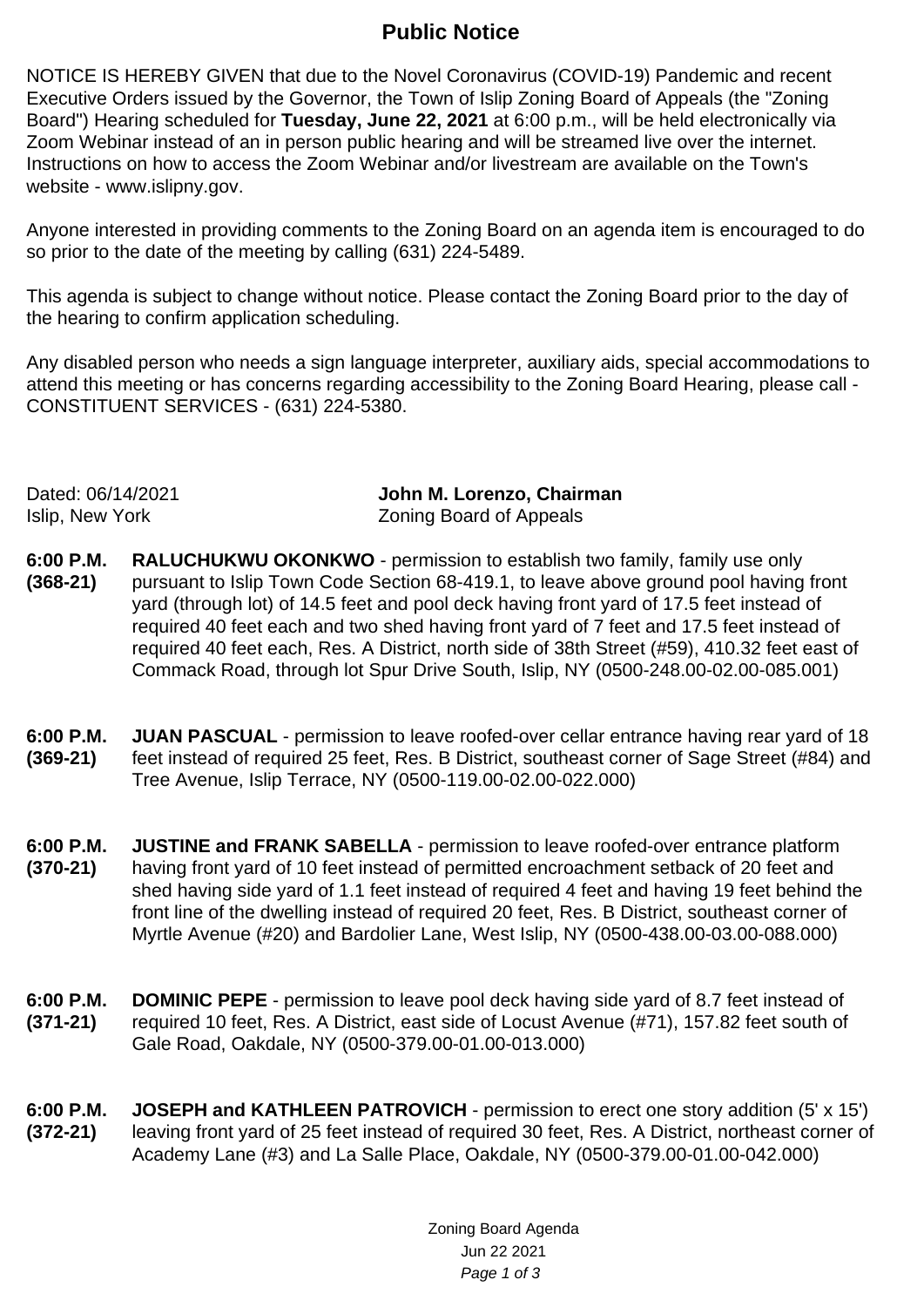- **6:00 P.M. (373-21) JASON and KARIANNE JAMES** - permission to erect two second story additions leaving front yard of 29.7 feet instead of required 40 feet, side yard of 7.6 feet instead of required 18 feet and total side yards of 15.5 feet instead of required 36 feet, Res. AA District, south side of Biltmore Avenue (#124), 330.32 feet west of Woodlawn Avenue, Oakdale, NY (0500-325.00-03.00-021.000)
- **6:00 P.M. (374-21) CRISTIAN DURAN PADILLA** - permission to leave roofed-over porch having front yard of 17 feet instead of permitted encroachment setback of 20 feet, side yard of 12 feet instead of required 14 feet and driveway having side yard of 1 foot instead of required 4 feet, Res. B District, north side of Marvin Road (#23), 119.26 feet west of Fifth Avenue, Bay Shore, NY (0500-159.00-01.00-063.000)
- **6:00 P.M. (375-21) JERRY and EDITH CESTARE** - permission to leave gazebo not having 20 feet behind front line of dwelling, Res. B District, south side of Blythe Road (#69), 620.3 feet east of Rosevale Avenue, Ronkonkoma, NY (0500-010.00-03.00-110.001)
- **6:00 P.M. (376-21) HEATHER LEAN and BRIAN P. HARLOFF** - permission to erect one story addition, second story addition and roofed-over porch leaving front yard of 35 feet instead of required 50 feet, side yard of 24.8 feet instead of required 25 feet and total side yards of 50.4 feet instead of required 60 feet, Res. AAA District, west side of Blake Avenue (#234), 850 feet south of Lanson Street, Bohemia, NY (0500-254.00-01.00-018.000)
- **6:00 P.M. (377-21) STANLEY JEAN PAUL** - permission to leave one story addition (7.8' x 15.8') having rear yard of 20.5 feet instead of required 25 feet and roof over cellar entrance having rear yard of 9 instead of required 25 feet, Res. B District, west side of Applegate Drive (#116), 88.57 feet southwest of Vanderbilt Avenue, Central Islip, NY (0500-077.00-03.00-061.000)
- **6:00 P.M. (378-21) ANDREW J. and CAITLIN M. HOFFMAN** - permission to leave patio on side property line and outdoor kitchen having side yard of 0.58 feet instead of required 4 feet each and to leave 2 sheds having side yard of 0.58 feet and side yard of 1.78 feet instead of required 2 feet each, both not having 20 feet behind front line of dwelling, Res. B District, west side of Everdell Avenue (#610), 100.84 feet south of Burling Lane, West Islip, NY (0500-455.00-04.00-069.000)
- **6:00 P.M. (379-21) NOE ARGUETA** - permission to establish accessory apartment pursuant to Islip Town Code Section 68-602 and to leave roofed-over entrance having front yard of 23.3 feet instead of required 25 feet, RRD, north side of Cedar Street (#24), 80 feet west of McKinney Avenue, Central Islip, NY (0500-164.00-02.00-083.000)
- **6:00 P.M. (380-21) ANTHONY LOBELLO, JR.** - permission to erect one story addition leaving side yard of 12.4 feet instead of required 18 feet and to use dwelling for two-family, family use only pursuant to Section 68-419.1, Res. AA District, southwest corner of Feuereisen Avenue (#1634) and Seventh Street, Bohemia, NY (0500-147.00-02.00-015.000)

Zoning Board Agenda Jun 22 2021 Page 2 of 3